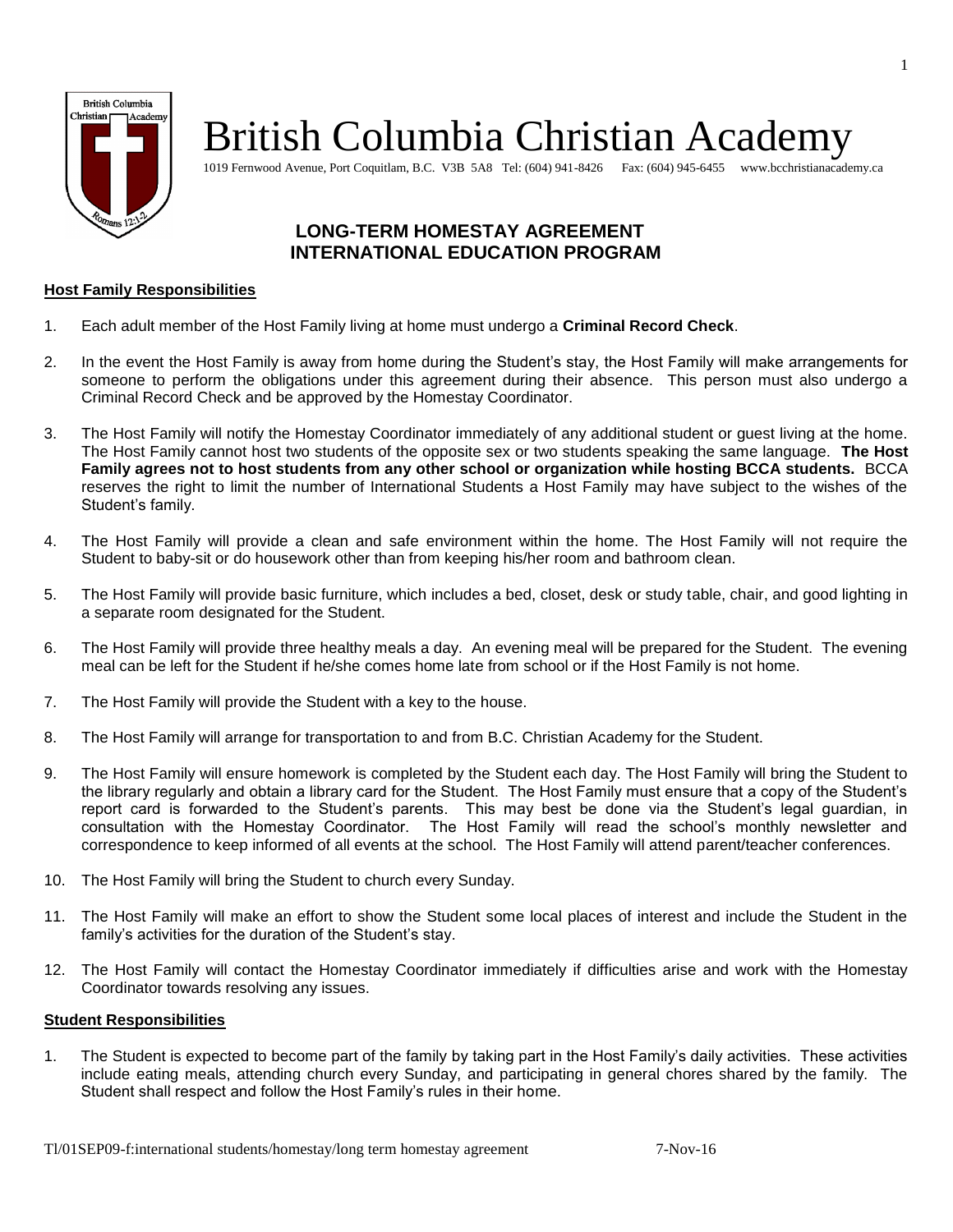- 3. The Student will be home from school for dinner at a time determined by the Host Family. If the Student cannot be home for dinner, the Host Family must be notified as soon as possible and at least two hours in advance.
- 4. The Student will be in the house on school nights by 9:00 p.m. and on weekends by 10:00 p.m. Time deadlines may be extended for special occasions, but only with the consent of the host parents or the Student's parents or guardian.
- 5. The Student shall invite guests to the home only with the knowledge and advanced permission of the Host Family. Guests of the opposite sex cannot be invited for overnight stays.
- 6. The Student should get himself/herself up with an alarm clock in the mornings in time for school. Students shall be committed to being successful in school. Students are expected to attend classes, to be on time for school and to work hard to complete their homework. Most students in high school will be doing 2-3 hours of homework per night with additional work on the weekends.
- 7. The Student is responsible for tidiness of his/her own room and bathroom. As well, the Student is responsible for doing his/her laundry at least once a week.
- 8. The Student shall ask permission to use the telephone and will keep calls to reasonable length of time. All phone calls must be completed by 10:00 p.m. and no incoming calls are allowed before 7:30 a.m. and after 10:00 p.m. Any long distance calls must be paid by the Student. An extra line may be installed with the permission from the host parents and any costs must be paid by the Student.
- 9. The Student shall show consideration and tolerance to Host Family members. As well, the Student shall respect the privacy and belongings of the Host Family.
- 10. The Student must not smoke or consume any alcoholic beverages.
- 11. The Student must seek permission in advance from the Homestay Coordinator before making any changes in his/her homestay. Any Student who changes his/her homestay without the consent from the Homestay Coordinator may be expelled from B.C. Christian Academy with no refunds given.
- 12. The Student will contact the Homestay Coordinator immediately if difficulties arise and work with the Coordinator toward resolving any issues.

#### **Shared Responsibilities**

#### **Liability**

- 1. The Host Family will not be held responsible for loss of property or physical harm to the Student except in a case where the family has broken the law.
- 2. **The Host Family will maintain comprehensive liability insurance (minimum \$2 million)** on their property for the duration of this agreement and will provide the Homestay Coordinator with proof of such insurance upon request. It is recommended that the Host Family have a minimum of \$2 million liability on their automobile insurance policies as well.
- 3. The Host Family may secure medical treatment for the Student in the event of illness or injury without liability. The Student is required to obtain adequate medical insurance while staying in Canada.
- 4. The Host Family will not hold B.C. Christian Academy or the Homestay Coordinator liable for any damages suffered or claimed as a result of entering into this agreement for any action or behavior of any Student during his/her stay.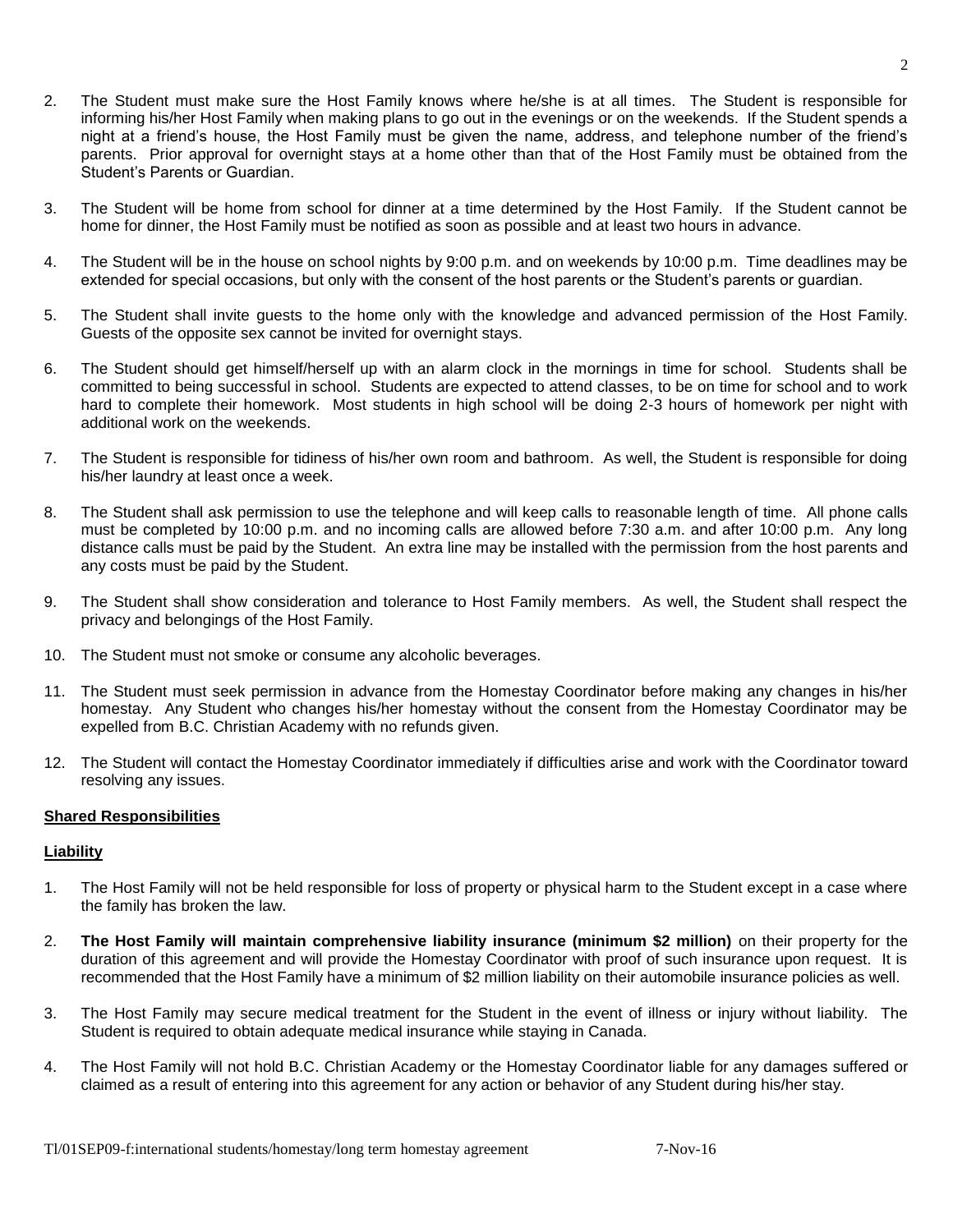5. The Student and his/her parents agree that they will not hold B. C. Christian Academy, the Homestay Coordinator, or the Homestay Host Family liable for any damages suffered or claimed as a result of entering into this agreement and without limiting the generality of the foregoing, for any action or behavior of any member of the Host Family during his/her stay.

#### **Remuneration**

- 1. The Host Family will be reimbursed by the Student or his/her agent for room and board and transportation to and from BCCA by the first of each month (\$850.00 per month) or by the first month of each quarter. The last month of which can be settled with the deposit already paid to BCCA, provided there are no damages or account balance.
- 2. If the Student decides to travel during the homestay period, the Host Family must be informed and a contact number must be given. There will be no refund of fees for periods of travel of less than 3 weeks. During an absence of 3 weeks or longer (such as during the summer), the Student must reimburse the Host Family 75% of the regular monthly fee for holding his/her room and possessions.
- 3. The Student is required to pay for other costs such as entertainment and long distance telephone calls. The Host Family is not required to pay such costs for the Student.
- 4. There will be a one-time placement fee of \$150.00 and an annual homestay coordination service fee of \$500.00. A security deposit of \$850.00 is required which will be returned at the end of the student's stay provided there have been no damages to the homestay property and/or outstanding dues.

#### **Cancellation**

- 1. If the Host Family wishes to terminate the homestay before the agreed time, one month's notice must be given. B.C. Christian Academy will arrange for another Host Family as soon as possible. The canceling Host Family must refund the balance of any fees already received for the remainder of the month of cancellation, if the Student is placed with another Host Family in less than one month's time, unless the Homestay Coordinator deems the Student to have been in breach of the agreement. If the Host Family initiates a termination of the Homestay, and the Student is not in breach of the agreement, the Host Family may be required to pay BCCA for the Student's additional Placement Fee (\$150).
- 2. If the Student terminates the homestay before the agreed time, he/she will give the Host Family one month's notice or will compensate the Host Family for the remaining portion of the month, unless the Homestay Coordinator deems the Host Family to have been in breach of the agreement. Any payment that has been made to the Host Family beyond this termination date must be refunded to the Student or his/her legal guardian. If the Student initiates a termination of the Homestay, and the Host Family is not in breach of the agreement, the Student may be required to pay BCCA an additional Placement Fee (\$150).
- 3. If the Host Family does not meet the requirements or criteria of the Homestay Program or breaches any of the terms and conditions contained in this agreement, the Homestay Coordinator will have the right to immediately terminate participation in the program.
- 4 If the Student does not meet the requirements or criteria of the Homestay Program or breaches any of the terms and conditions contained in this agreement, the Homestay Coordinator will have the right to immediately terminate participation in the program.

I have read the terms stated in British Columbia Christian Academy's Host Family and Student Agreement, and I agree to abide by the terms as a condition of my participation in the program.

| Signature of Student | Signature of Host Family | Signature of Parent/Guardian |  |
|----------------------|--------------------------|------------------------------|--|
| Name of Student      | Name of Host Family      | Name of Parent/Guardian      |  |
| Date:                |                          |                              |  |